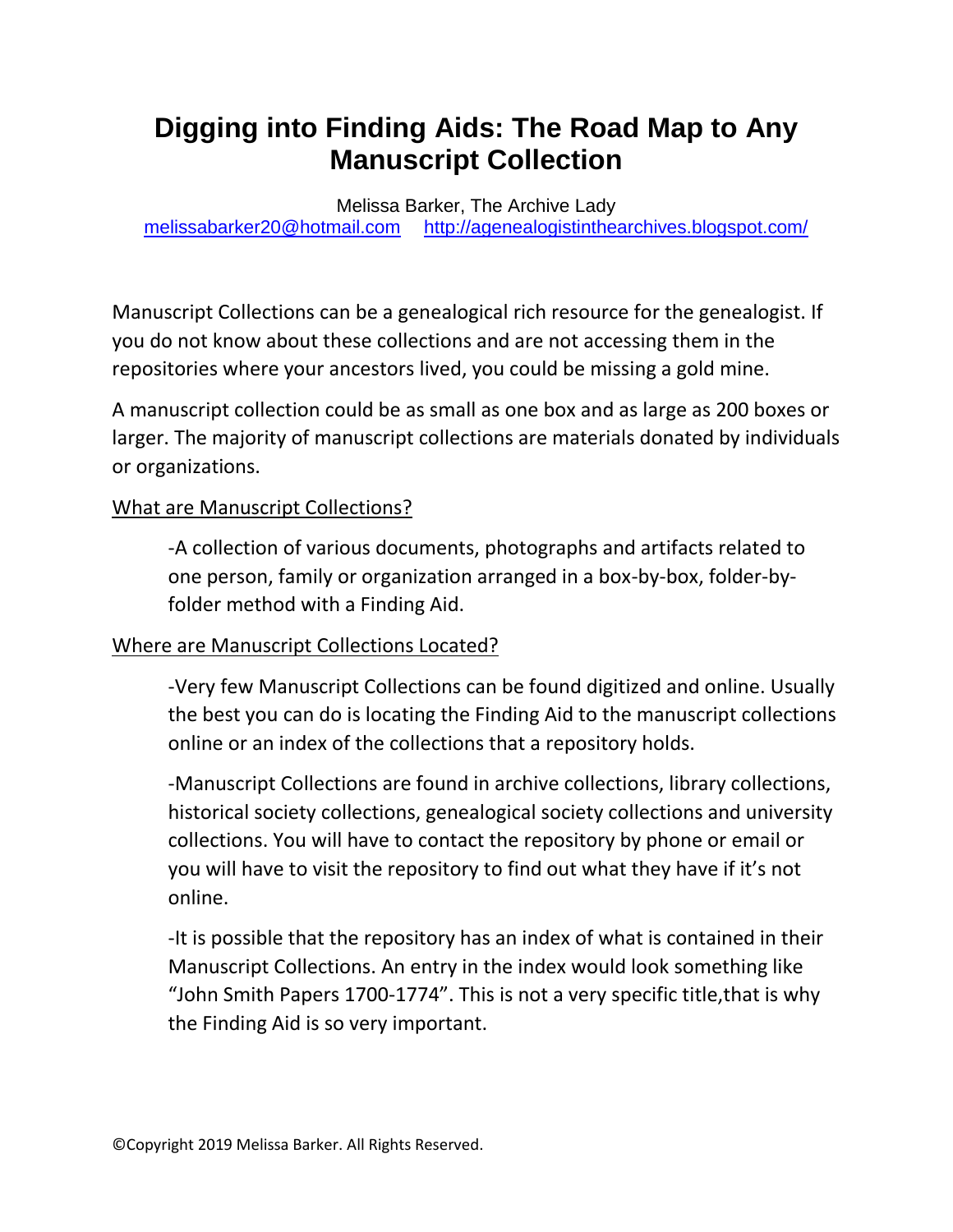## How Do I Get Started Searching For Manuscript Collections?

-Always check the repositories website for an index of what is contained in their manuscript collections. Make notes of the collections that interest you and that you think will contain information to help you with your genealogy research.

-If a downloadable Finding Aid is available, download it and look at the "Contents Listing" which is a box-by-box, file-by-file listing of what is contained in the collection.

-If the repository does not have an online index of their Manuscript Collections or Finding Aids, you will have to contact the facility by phone or email or actually visit the repository to access these indexes.

#### What Is A Finding Aid?

-The Finding Aid is the most important part of the Manuscript Collection. Every collection should have a finding aid.

-A Finding Aid will help you, the genealogist, determine if there is something in the specific manuscript collection that could be of help to you and your genealogy research.

#### Parts of a Finding Aid

-Title Page: The beginning of the finding aid includes the name of the archival repository, the title of the archival collection, finding aid creation information, and a date range for the materials in the archive.

-Summary Information: This section lists the creator of the materials in the archive, the size and extent of the collection and a brief description of the collection contents.

-Access and Use: If there are any restrictions places on a collection, they will be noted here. Other information could include how the archives received the collection, and copyright and citation information.

-Background Information: This section details the history or biographical information relating to the collection and how it was created.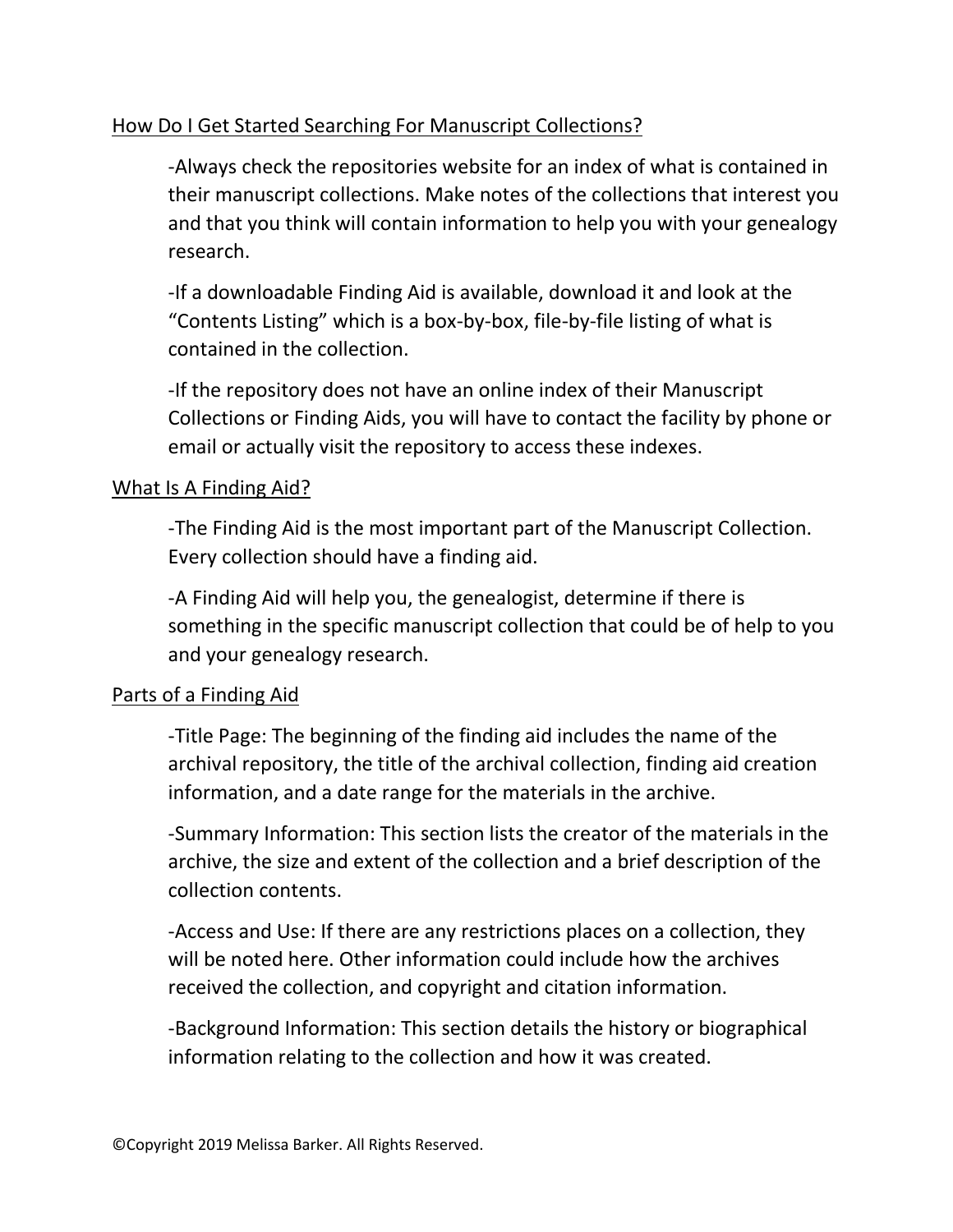-Scope, Content and Arrangement: This part provides an overview of the types of materials in the collection and how they have been arranged.

-Related Materials: This part points the researcher to other items in the archives or elsewhere that are closely related to the collection described in the finding aid.

-Contents Listing: Sometimes also called "container contents". This is a boxby-box, folder-by-folder listing of the materials stored in the collection. The amount of detail in this part may vary depending on the collection and individual repository practices.

#### More about the Contents Listing

-As mentioned before, the Contents Listing is the most important part of the Finding Aid and the Manuscript Collection. The Contents Listing is where you will decide whether or not you want the repository to pull records for you to look at.

-Remember, this is a box-by-box, folder-by folder listing of what is in the collection.

-Unfortunately, most contents listings are not very specific. For example a listing could read "Box #1, Folder #1 Correspondence 1700-1777. This means that contained in this one folder are letters and correspondence dating from 1700-1777 and could be written by anyone to anyone.

-Most repositories do not have the staff or time to list each and every document by name at the folder level, so you will have to decide whether or not the folder of information could be important to your research.

-Manuscript Collections may not be easily accessible to those that are not able to travel but don't let that deter you from using this most valuable records collection.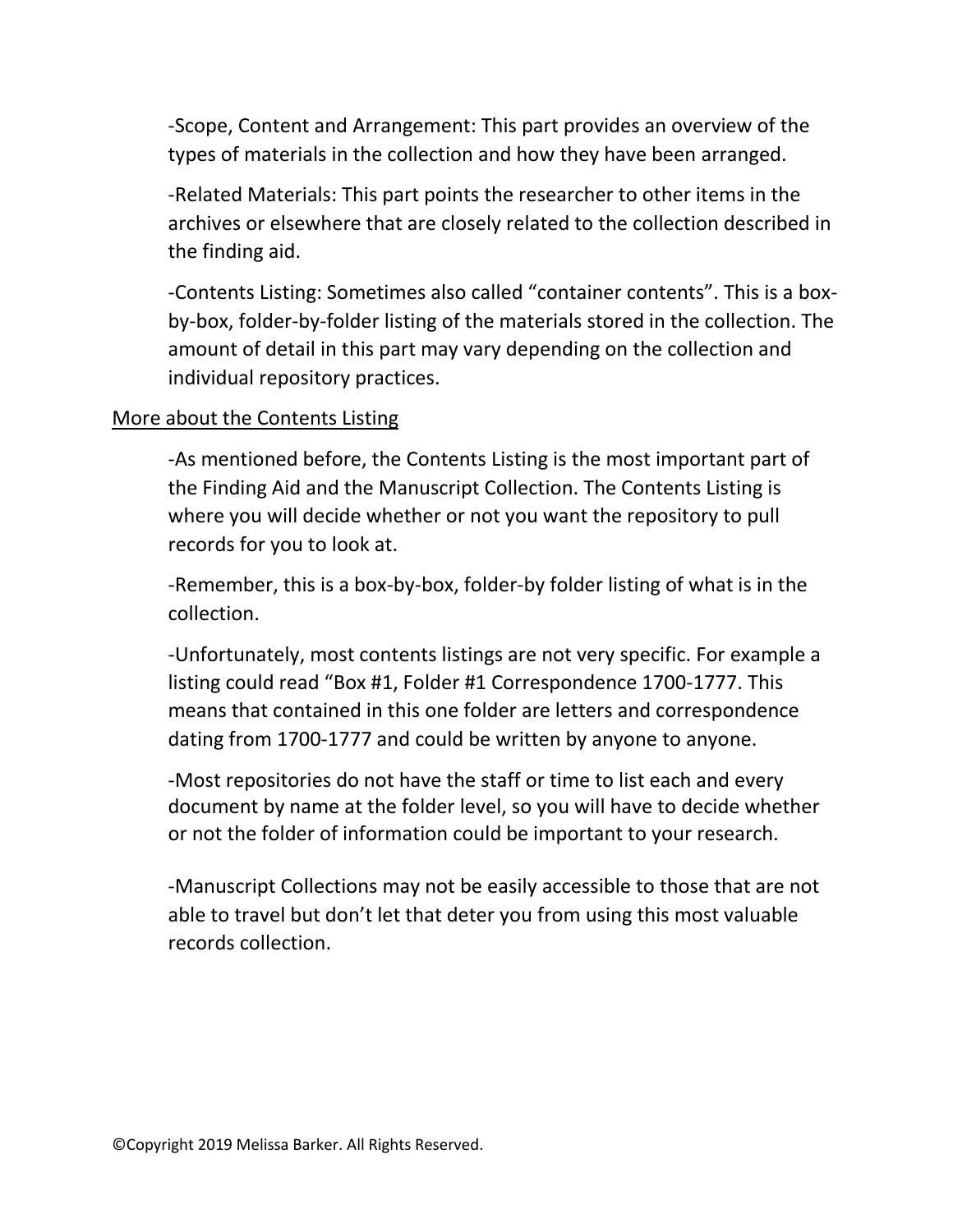# **Marie Stockard Estate Collection** Houston County Archives Manuscript Collection MSS-2 Houston County Archives P.O. Box 366 Erin, TN. 37061

**TITLE:** Marie Stockard Estate Collection

**COLLECTION NUMBER:** Houston County Archives Manuscript Collection MSS-2

**EXTENT:** 1 Box (12 linear feet)

**CREATOR:** Marie Stockard

**LANGUAGE:** English

**REPOSITORY:** Houston County Archives, Erin, Tennessee

#### **PROVENANCE:**

This collection was donated to the Houston County Historical Society by Howard Spurgeon in 2007; the Houston County Historical Society donated their entire collection, including the Marie Stockard Estate Collection, to the Houston County Archives in 2011.

#### **COPYRIGHT STATUS:**

There are no copyright restrictions on this collection.

## **PROCESSING HISTORY:**

©Copyright 2019 Melissa Barker. All Rights Reserved.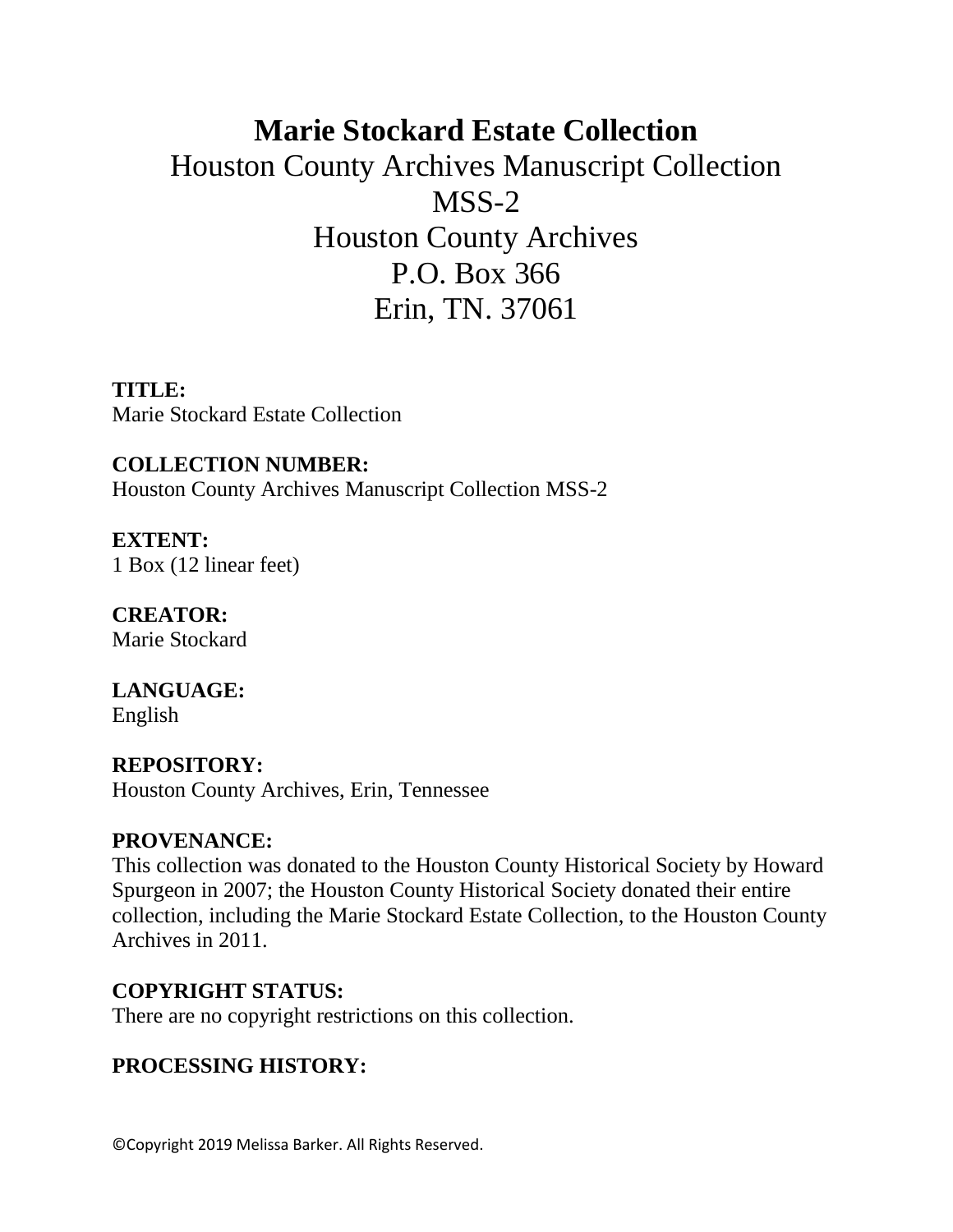Collection was processed, indexed and the finding aid completed by Melissa Barker, Archivist, in March 2013

## **ACCESS AND RESTRICTIONS:**

There are no restrictions on the use of this manuscript collection for research purposes

# **COLLECTION CITATION:**

This collection should be cited as: Marie Stockard Estate Collection, MSS-2, Houston County Archives, Erin, Tennessee

# **SCOPE AND CONTENT OF THE COLLECTION:**

The collection contains correspondence, photos, home demonstration programs and poetry belonging to Marie Stockard at the time of her death. One artifact being a lock of hair is also included in this collection. The collection is arranged chronologically.

# **ORGANIZATION OF THE COLLECTION**

# **FOLDER #1, MISC.**

-3X4 print photo of Alfred Hatcher with the acronym "IPEU" in the corner which could stand for International Photo Engravers Union -2 ½ X 4 ½ advertisement card for Christ Eberhardt dealer in Wines, Liquors and

Beer, Cigars & Tobacco, Corner Church and Market Street, Nashville, Tennessee (the names Nina and Aunt Fannie are hand written on the back)

-Small gold flip not pad advertising Globe Fertilizer in Louisville, Kentucky, the name Louise Bridges is written on the inside cover

-Small black book calendar for 1930 advertising Chase Bag Co. several entries handwritten and signed by J.H. Stockard

-Small brown book "Pierce's Memorandum and Account Book" with Nina Brown's name written on the front, inside a calendar for 1898, entries on several pages

-Small white booklet entitled "Open Communion: Right or Wrong?" by W.Wistar Hamilton Superintendent of Evangelism of the Southern Baptist Convention

©Copyright 2019 Melissa Barker. All Rights Reserved.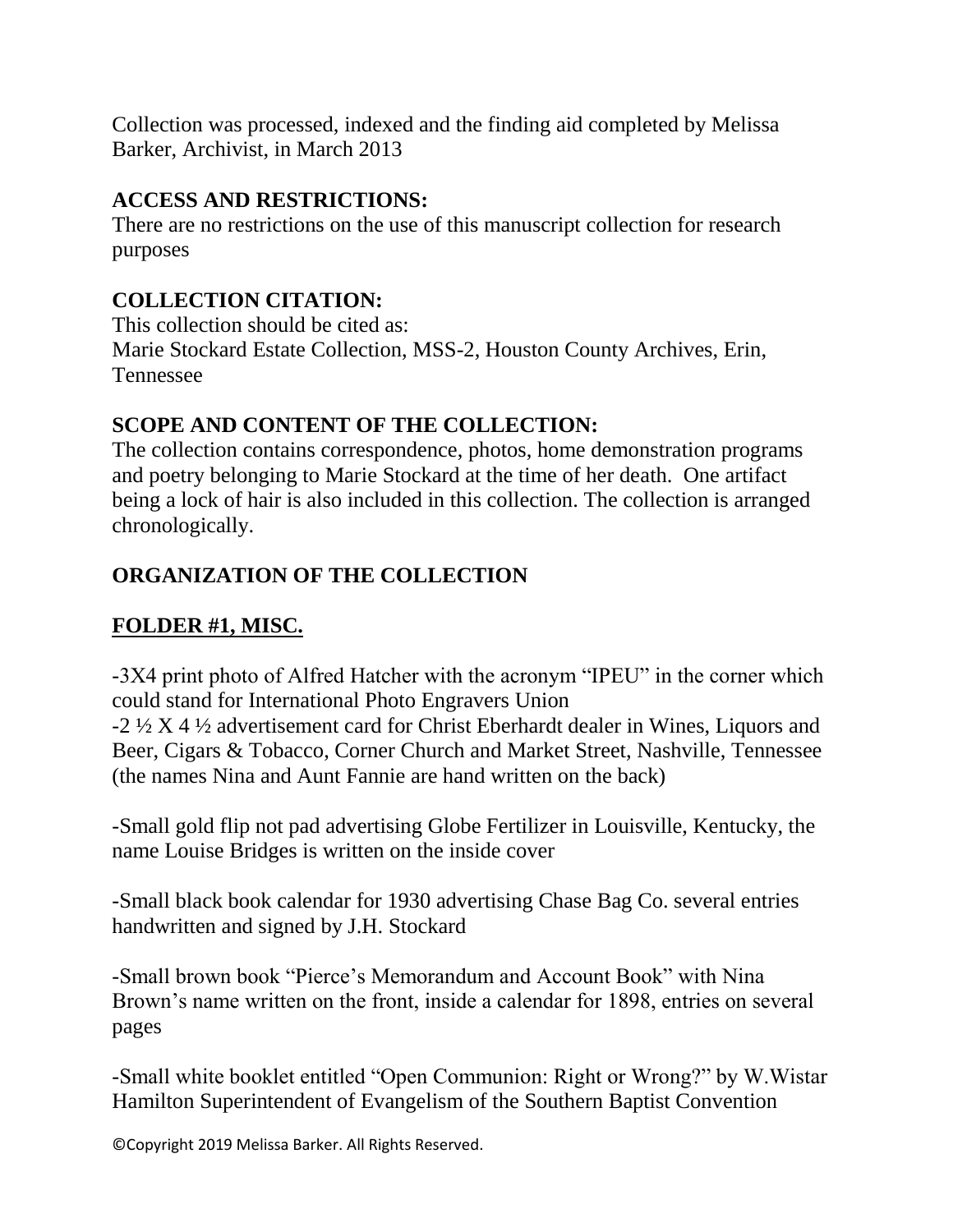-Small black hard back book entitled "The Sunday-School's Teachers Condensed Class-Book and Library Record" published 1859 by American Sunday School Union. Written on the inside cover is "Cleveland Union S.S. School" and "C.P. Church" also several entries signed by J.H.

-Leaflet from Union City, Tennessee Baptist Church advertising their services

-Booklet "Help and Food for the Household of Faith", Volume 26, No. 7, July 1908

# **FOLDER #2, GENEALOGY/OBITUARIES**

-Genealogy of Martin I Ellingson, Sr., handwritten -Newspaper clippings on the death by suicide of Mrs. Anna Travis -In Memory of Mrs. Janie D. Stockard by Rev. A.R. Brown

## **FOLDER #3, PHOTOS**

-Photo of Mrs. N. Stockard, photo was donated by Tammy Dowdy and included in this collection

# **FOLDER #4, SCHOOL RECORDS**

-Commencement invitations for Edgewood Normal School in Dickson, Tennessee, ca. June 2-6, 1895 -Tennessee Ridge Public School list of pupils, ca. 1908 -Report Card for Tallmadge Stockard, Tennessee Ridge School, ca. 1915 -Report Card for Woodrow Stockard, Tennessee Ridge School, ca. 1924-1925 -Report Card for Marie Ellingson, Tennessee Ridge School, ca. 1930-1931 -Souvenir book presented to Louise Stockard by her teacher Ethel Weaver at Tennessee Ridge School, ca. 1926 -Edgewood Normal School Reunion Program, ca. 1937

# **FOLDER #5, POETRY/PROSE**

-Various collected poetry and prose, most clipped from the newspaper, all undated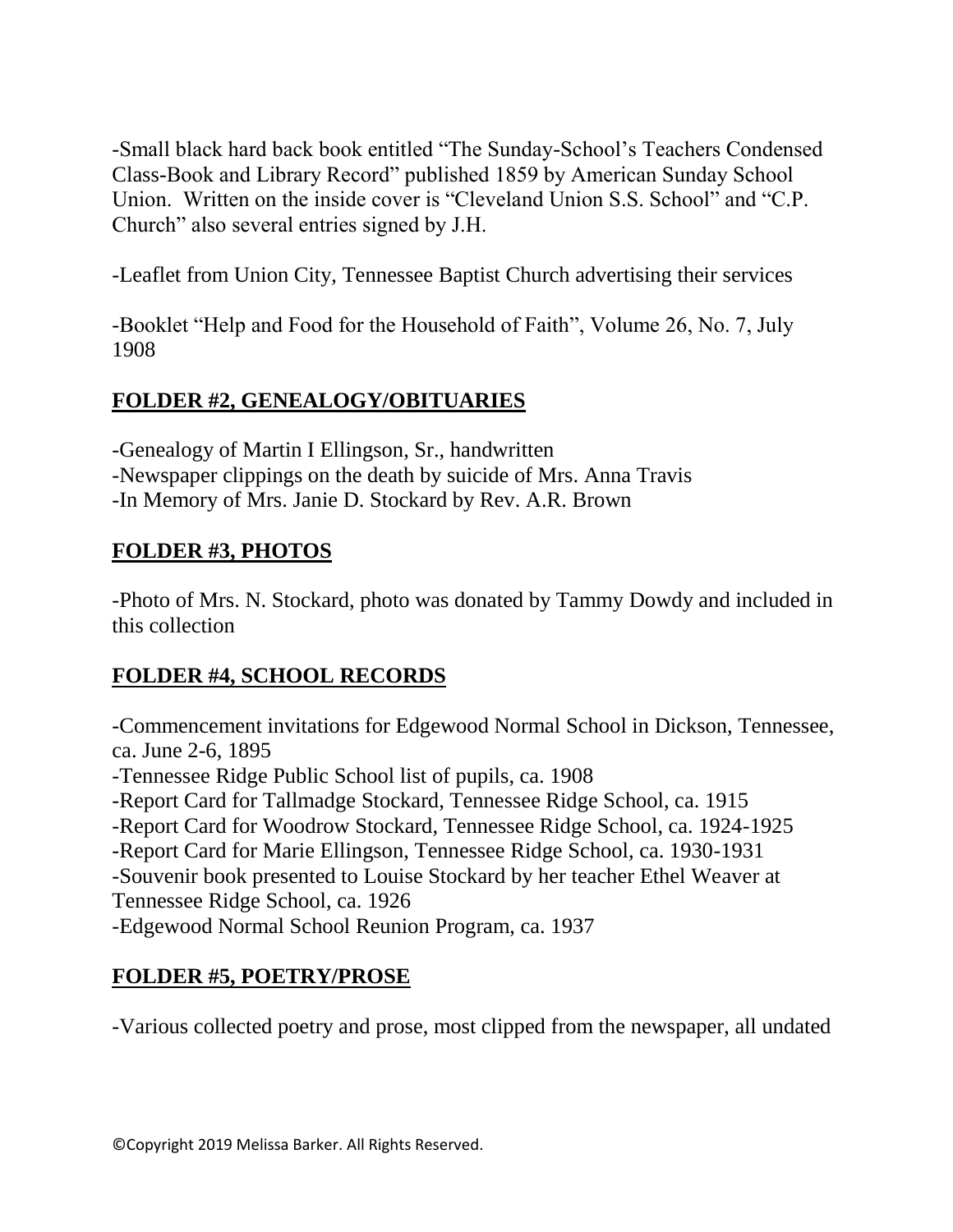## **FOLDER #6, CORRESPONDENCE 1899-1915**

-Letter to Brother & Sister from M., dated October 19, 1899 -Envelope addressed to Mrs. Nina Stockard, Erin, TN, dated December 4, 1900, envelope is empty -Envelope addressed to Mrs. J.H. Stockard, Tenn. Ridge, TN., dated June 16, 1915, envelope is empty

## **FOLDER #7, CORRESPONDENCE 1925**

-Letter to Parents from Tallmadge, dated May 25, 1925

## **FOLDER #8, CORRESPONDENCE 1927**

-Letter to Mr. & Mrs. J.H. Stockard from Mr. & Mrs. H.D. Stockard, dated October 27, 1927

## **FOLDER #9, CORRESPONDENCE 1940**

-Christmas card addressed to Mr. & Mrs. J.H. Stockard from Louise, postmarked December 19, 1940

-Christmas card addressed to Mr. & Mrs. Jno H. Stockard from Louis & Katherine, postmarked December 20, 1940

-New Year card addressed to Mr. & Mrs. J.H. Stockard from Ray and Alice Brown, postmarked December 30, 1940

## **FOLDER #10, CORRESPONDENCE 1941**

-Birthday card to Mrs. J.H. Stockard from Erskin, Lotus & Louise, postmarked February 26, 1941 -Easter card to Mrs. John Hugh Stockard from James, postmarked March 31, 1941 -Letter to Mrs. J.H. Stockard from L.L. Stockard, dated April 16, 1941 -Letter to Mrs. J.H. Stockard from Larkins Stockard, dated October 3, 1941 -Letter to Mrs. J.H. Stockard from L.L. Stockard, dated November 9, 1941, letter on USO stationary -Letter to Mrs. J.H. Stockard from L.L. Stockard -Christmas card to Mr. & Mrs. J.H. Stockard from Jewel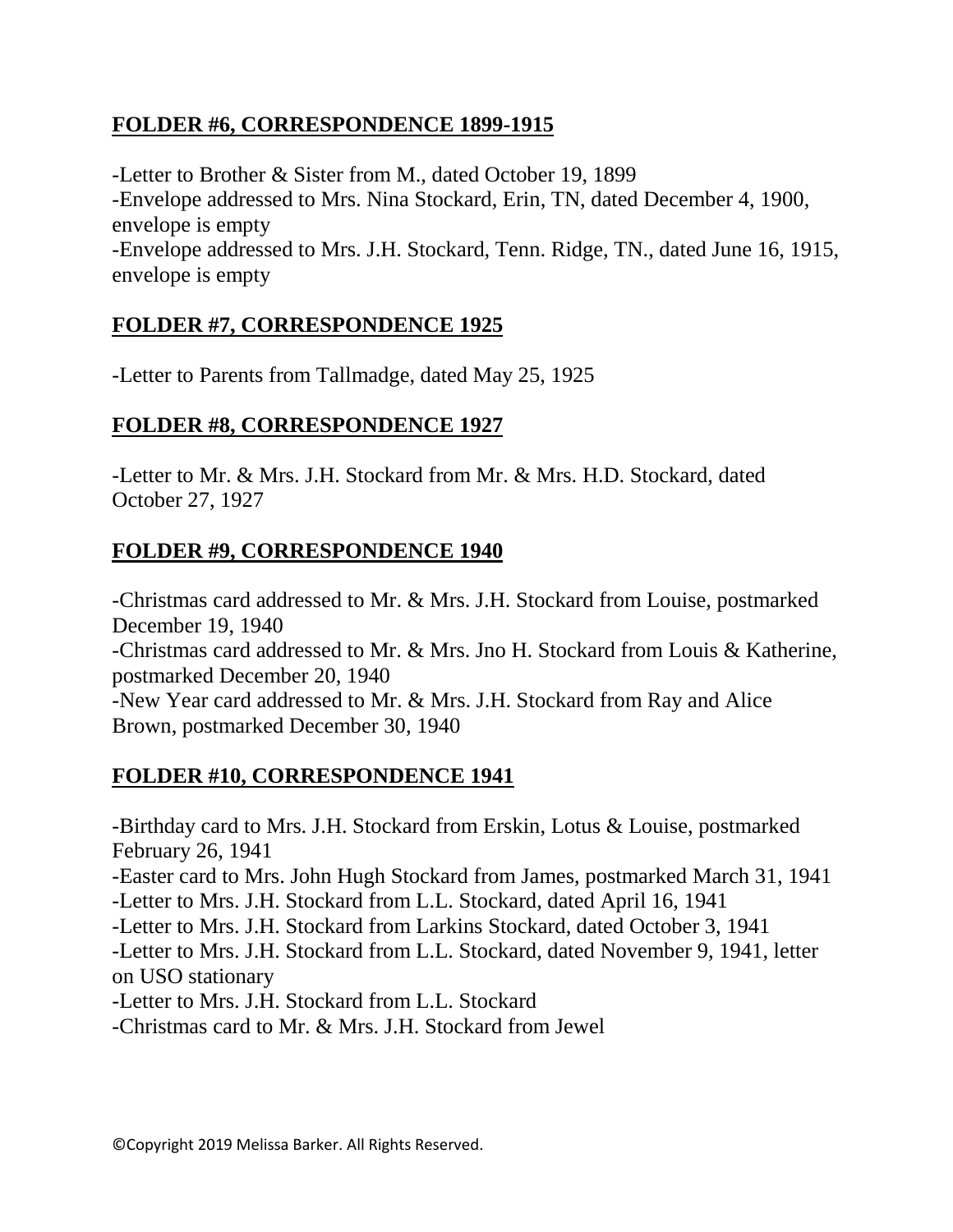## **FOLDER #11, CORRESPONDENCE 1942**

-Letter to Mrs. J.H. Stockard from grandson James F. Livingston, postmarked February6, 1942, written on Dale Mabry Field Base stationary -Letter to Mrs. J.H. Stockard from Larkins Stockard, dated February 9, 1942 -Easter card to Mr. & Mrs. J.H. Stockard from Louise, Lotus & Erskin, postmarked April 3, 1942 -Letter to Mrs. J.H. Stockard from Ruth, dated April 10, 1942 -Letter to Mrs. J.H. Stockard from L.L. Stockard, dated April 13, 1942, written on The Service Club of Fort Benning, Georgia stationary -Letter to Mrs. J.H. Stockard from L.L. Stockard, dated May 11, 1942, written on The Service Club of Fort Benning, Georgia stationary -Letter to Mrs. J.H. Stockard from Ruth, dated June 2, 1942 -Letter to Mrs. J.H. Stockard from L.L. Stockard, dated June 3, 1942, written on The Service Club of Fort Benning, Georgia stationary -Letter to Mrs. J.H. Stockard from L.L. Stockard, dated July 11, 1942, envelope says Camp Livingston, Louisiana -Letter to Mrs. J.H. Stockard from Ruth, dated August 12, 1942 -Letter to Mrs. J.H. Stockard from L.L. Stockard, dated August 26, 1942, envelope says Camp Livingston, Louisiana -Letter to Mrs. J.H. Stockard from L.L. Stockard, dated September 26, 1941 -Selective service post card to Malcolm Montgomery Stockard dated October 5, 1942

-Letter to Mr. & Mrs. J.H. Stockard from Ruth, dated November 15, 1942 -Letter to Mr. & Mrs. J.H. Stockard from Ruth, dated December 31, 1942

## **FOLDER #12, CORRESPONDENCE 1943**

-Letter to Mrs. J.H. Stockard from L.L. Stockard, dated January 12, 1943

-Letter and Valentine card to Mr. & Mrs. J.H. Stockard from Louise, postmarked February 10, 1943

-Letter to Mrs. J.H. Stockard from L.L. Stockard, dated February 26, 1943

-Letter to Mr. & Mrs. J.H. Stockard from Larkins and Ruth, dated March 5, 1943

- -Letter to Mrs. J.H. Stockard from L.L. Stockard, dated April 2, 1943
- -Letter to Mr. & Mrs. J.H. Stockard from Ruth, dated May 30, 1943
- -Letter to Mrs. J.H. Stockard from James, dated June 17, 1943

-Letter to Mrs. J.H. Stockard from James, dated June 18, 1943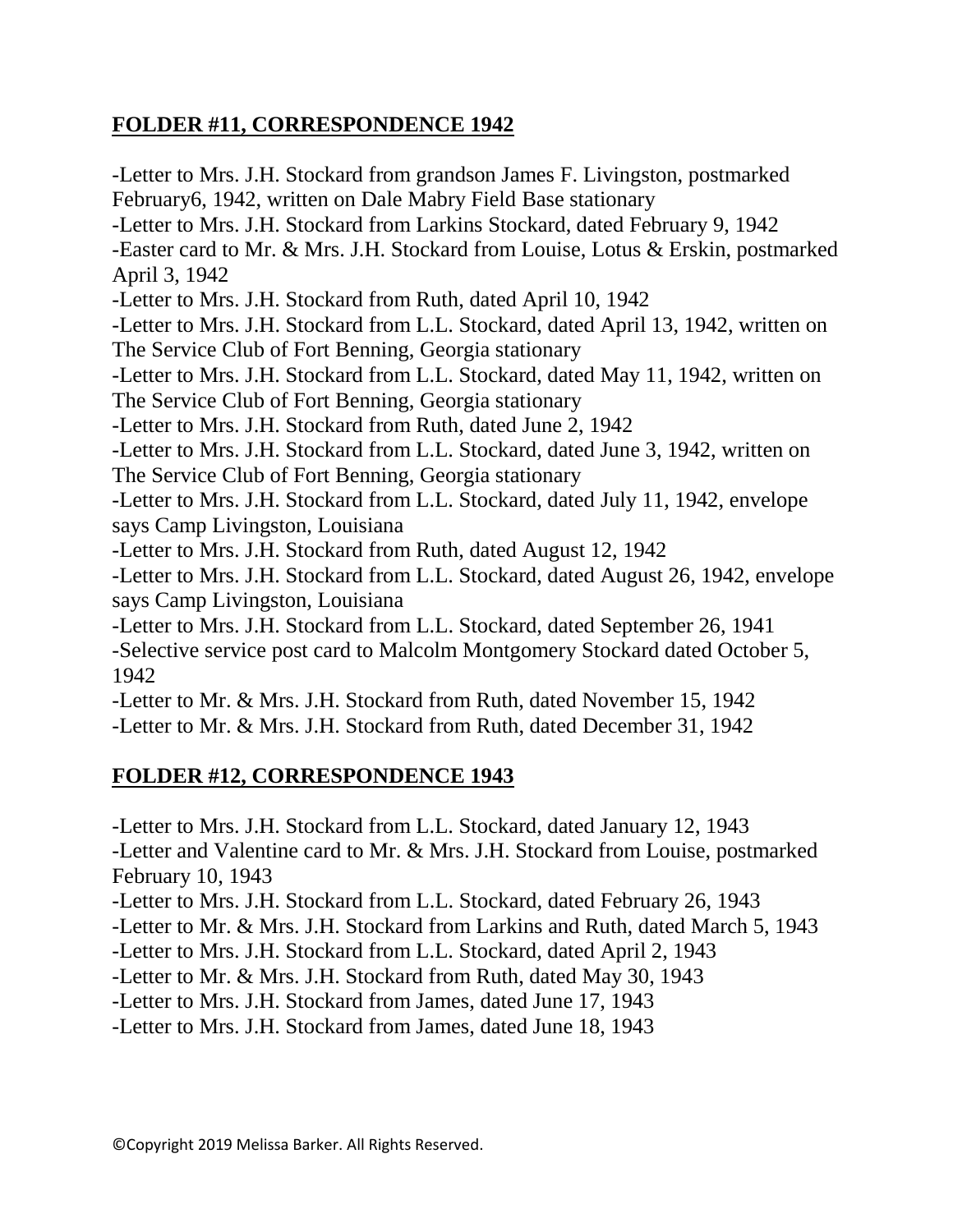# **FOLDER #13, CORRESPONDENCE 1944**

-Get Well card to Mrs. J.H. Stockard from Nellie Weaver, postmarked December 3, 1944

-Christmas card to Mr. & Mrs. J.H. Stockard and family from Delma, postmarked December 19, 1944

-Christmas card to Mrs. Louise Bridges from Mrs. L.L. Stockard, postmarked December 19, 1944

# **FOLDER #14, CORRESPONDENCE 1945**

-Valentine card to Mrs. J.H. Stockard from Louise, postmarked February 13, 1945 -Birthday card to Mrs. J.H. Stockard from Tallmadge and Edith, postmarked February 27, 1945

-Get Well card to Mr. & Mrs. J.H. Stockard from Carrie, postmarked March 3, 1945

-Army & Navy V-Mail Service letter to Mrs. J.H. Stockard from L.L. Stockard, dated March 15, 1945

-Birthday card to Mr. J.H. Stockard from Lotus and Erskin, postmarked March 21, 1945

-Birthday card to Mr. J.H. Stockard from Dud, Corine and Tony, postmarked March 22, 1945

# **FOLDER #15, CORRESPONDENCE, UNDATED**

-Birth announcement to Mr. & Mrs. J.H. Stockard from Mr. & Mrs. Herman Brown, postmarked March 18<sup>th</sup>

-Christmas card to Mr. & Mrs. Martin Ellingson from Clara, undated

-Empty envelope addressed to Mrs. J.H. Stockard, dated February 21<sup>st</sup>.

-Empty envelope addressed to Mrs. J.H .Stockard from Ralph Brown, Nantes, France, undated

-Christmas & New Year letter to Carna? From Lulil?, undated

-Letter from Louise to Mother, undated

-Piece of an envelope addressed to Malcolm M. Stockard from Martin-Holloway-Purcell, Camp Chaffee, Fort Smith, Arkansas, undated

# **ARTIFACT**

-Harmonica box containing a lock of dark brown hair tied with a blue ribbon, written on the box is N.H. Scholes, Halls Creek, Tenn.

©Copyright 2019 Melissa Barker. All Rights Reserved.